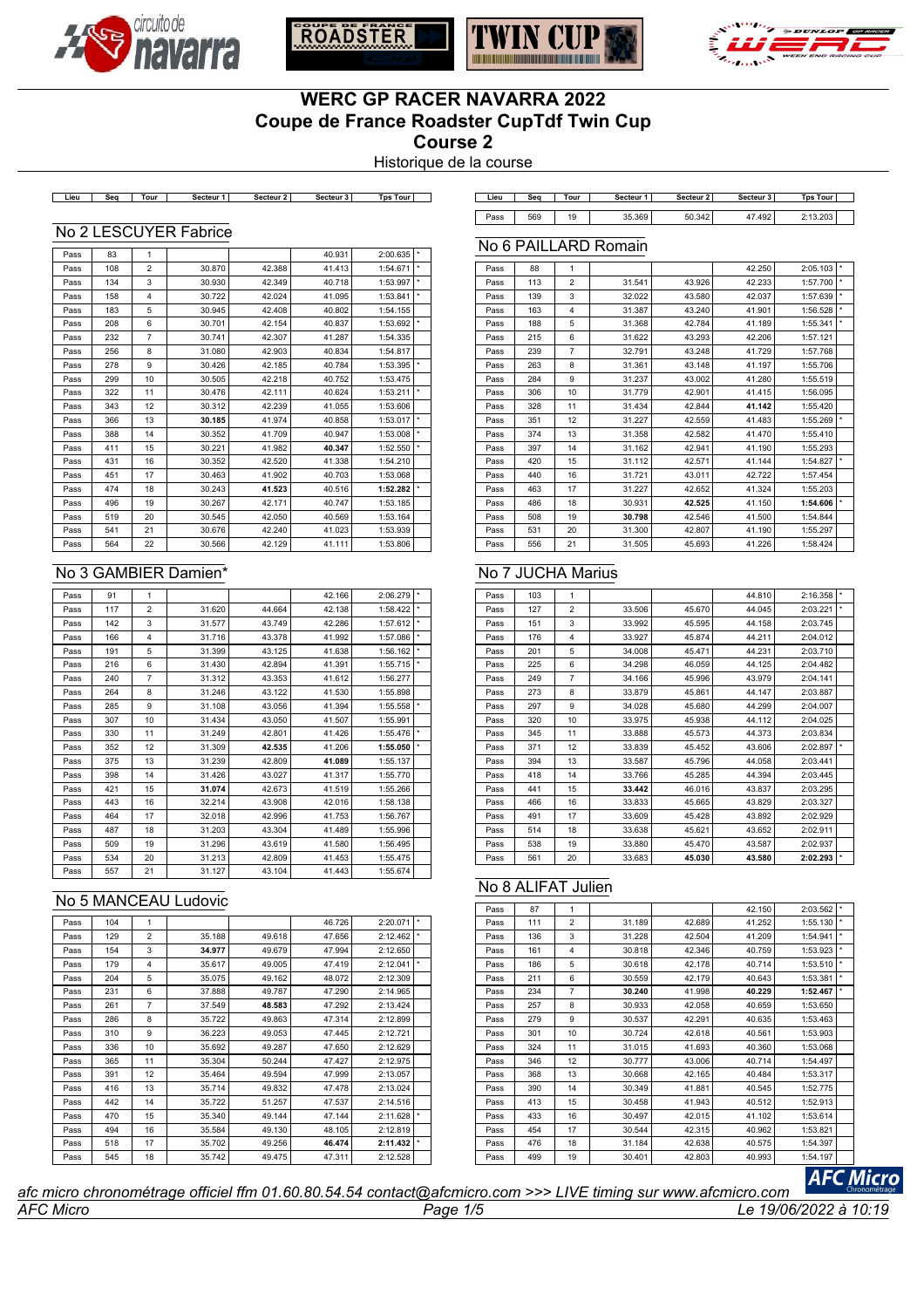







Historique de la course

#### **Lieu Seq Tour Secteur 1 Secteur 2 Secteur 3 Tps Tour Lieu Seq Tour Secteur 1 Secteur 2 Secteur 3 Tps Tour**

#### No 8 ALIFAT Julien

| Pass | 522 | 20 | 30.940 | 42.429 | 41.243 | 1:54.612 |  |
|------|-----|----|--------|--------|--------|----------|--|
| Pass | 544 | 21 | 30.269 | 41.692 | 41.023 | 1:52.984 |  |
| Pass | 566 | 22 | 30.476 | 41.919 | 40.361 | 1:52.756 |  |

## No 9 BLANCHE Fabrice

| Pass | 85  | $\mathbf{1}$   |        |        | 41.914 | 2:03.464 |         |
|------|-----|----------------|--------|--------|--------|----------|---------|
| Pass | 110 | $\overline{2}$ | 30.659 | 42.300 | 41.046 | 1:54.005 | *       |
| Pass | 135 | 3              | 30.459 | 42.247 | 41.001 | 1:53.707 | $\star$ |
| Pass | 160 | $\overline{4}$ | 30.549 | 42.571 | 41.410 | 1:54.530 |         |
| Pass | 185 | 5              | 30.843 | 42.332 | 41.030 | 1:54.205 |         |
| Pass | 210 | 6              | 30.560 | 42.113 | 40.866 | 1:53.539 | $\star$ |
| Pass | 235 | $\overline{7}$ | 30.702 | 42.774 | 41.067 | 1:54.543 |         |
| Pass | 258 | 8              | 30.900 | 42.216 | 40.711 | 1:53.827 |         |
| Pass | 280 | 9              | 30.337 | 42.090 | 40.906 | 1:53.333 |         |
| Pass | 302 | 10             | 30.481 | 42.249 | 40.797 | 1:53.527 |         |
| Pass | 325 | 11             | 30.611 | 42.255 | 40.820 | 1:53.686 |         |
| Pass | 347 | 12             | 30.563 | 42.351 | 40.764 | 1:53.678 |         |
| Pass | 369 | 13             | 31,009 | 42.399 | 40.954 | 1:54.362 |         |
| Pass | 393 | 14             | 31.124 | 42.917 | 41.600 | 1:55.641 |         |
| Pass | 415 | 15             | 31.066 | 42.599 | 41.276 | 1:54.941 |         |
| Pass | 438 | 16             | 31.264 | 42.751 | 41.307 | 1:55.322 |         |
| Pass | 460 | 17             | 31.853 | 42.831 | 41.171 | 1:55.855 |         |
| Pass | 481 | 18             | 31.688 | 43.015 | 41.147 | 1:55.850 |         |
| Pass | 503 | 19             | 31.107 | 42.577 | 41.353 | 1:55.037 |         |
| Pass | 524 | 20             | 31.043 | 42.699 | 41.167 | 1:54.909 |         |
| Pass | 546 | 21             | 31.390 | 42.932 | 41.641 | 1:55.963 |         |
| Pass | 568 | 22             | 31.081 | 42.451 | 41.272 | 1:54.804 |         |

#### No 15 BESSE Dimitri

| Pass | 102 | 1              |        |        | 45.109 | 2:16.261 | $\star$ |
|------|-----|----------------|--------|--------|--------|----------|---------|
| Pass | 128 | $\overline{2}$ | 35.161 | 46.077 | 44.550 | 2:05.788 | $\star$ |
| Pass | 153 | 3              | 34.761 | 45.803 | 44.547 | 2:05.111 | $\star$ |
| Pass | 177 | $\overline{4}$ | 34.736 | 46.209 | 44.482 | 2:05.427 |         |
| Pass | 202 | 5              | 34.178 | 45.562 | 44.253 | 2:03.993 | $\star$ |
| Pass | 226 | 6              | 34.725 | 45.602 | 44.351 | 2:04.678 |         |
| Pass | 250 | $\overline{7}$ | 34.319 | 45.540 | 44.083 | 2:03.942 | $\star$ |
| Pass | 276 | 8              | 34.304 | 46.748 | 44.296 | 2:05.348 |         |
| Pass | 298 | 9              | 34.313 | 45.178 | 43.636 | 2:03.127 | $\star$ |
| Pass | 321 | 10             | 34.313 | 45.176 | 43.982 | 2:03.471 |         |
| Pass | 349 | 11             | 34.098 | 45.685 | 44.075 | 2:03.858 |         |
| Pass | 372 | 12             | 34.137 | 45.047 | 44.513 | 2:03.697 |         |
| Pass | 395 | 13             | 34.049 | 45.285 | 43.661 | 2:02.995 | $\star$ |
| Pass | 419 | 14             | 33.872 | 44.849 | 43.740 | 2:02.461 | $\star$ |
| Pass | 445 | 15             | 34.002 | 44.976 | 43.548 | 2:02.526 |         |
| Pass | 467 | 16             | 33.902 | 45.440 | 43.725 | 2:03.067 |         |
| Pass | 492 | 17             | 34.245 | 44.797 | 43.372 | 2:02.414 | $\star$ |
| Pass | 515 | 18             | 33.819 | 44.666 | 43.450 | 2:01.935 |         |
| Pass | 539 | 19             | 34.025 | 44.338 | 44.179 | 2:02.542 |         |
| Pass | 562 | 20             | 34.413 | 44.602 | 43.872 | 2:02.887 |         |

### No 17 DEJEUX Cédric

| Pass | 95  |                |        |        | 44.067 | 2:10.541 |         |
|------|-----|----------------|--------|--------|--------|----------|---------|
| Pass | 120 | $\overline{2}$ | 32.652 | 44.522 | 44.022 | 2:01.196 | ۰       |
| Pass | 145 | 3              | 33.023 | 44.456 | 43.767 | 2:01.246 |         |
| Pass | 170 | 4              | 32.660 | 44.415 | 43.931 | 2:01.006 | $\star$ |
| Pass | 195 | 5              | 32.795 | 44.237 | 43.932 | 2:00.964 | $\star$ |
| Pass | 220 | 6              | 32.797 | 44.201 | 44.219 | 2:01.217 |         |
| Pass | 244 |                | 32.974 | 44.344 | 43.983 | 2:01.301 |         |
| Pass | 267 | 8              | 32.954 | 44.582 | 44.101 | 2:01.637 |         |
| Pass | 292 | 9              | 33.082 | 45.392 | 44.356 | 2:02.830 |         |

| Lieu | Seq | Tour | Secteur <sub>1</sub> | Secteur <sub>2</sub> | Secteur 3 | <b>Tps Tour</b> |  |
|------|-----|------|----------------------|----------------------|-----------|-----------------|--|
| Pass | 316 | 10   | 32.574               | 44.545               | 43.770    | 2:00.889        |  |
|      |     |      |                      |                      |           |                 |  |
| Pass | 342 | 11   | 32.995               | 44.586               | 43.962    | 2:01.543        |  |
| Pass | 364 | 12   | 32.321               | 44.459               | 44.324    | 2:01.104        |  |
| Pass | 386 | 13   | 32.677               | 44.412               | 43.800    | 2:00.889        |  |
| Pass | 410 | 14   | 32.671               | 45.131               | 43.642    | 2:01.444        |  |
| Pass | 434 | 15   | 32.827               | 44.391               | 44.066    | 2:01.284        |  |
| Pass | 459 | 16   | 32.844               | 45.195               | 43.966    | 2:02.005        |  |
| Pass | 483 | 17   | 32.962               | 45.195               | 43.914    | 2:02.071        |  |
| Pass | 506 | 18   | 32.570               | 44.732               | 43.841    | 2:01.143        |  |
| Pass | 529 | 19   | 32.705               | 44.585               | 44.006    | 2:01.296        |  |
| Pass | 552 | 20   | 33.191               | 44.999               | 44.569    | 2:02.759        |  |
| Pass | 576 | 21   | 32.977               | 44.560               | 43.944    | 2:01.481        |  |

## No 21 COULON Pierre

| Pass | 81  | 1              |        |        | 40.215 | 1:57.426 | ×            |
|------|-----|----------------|--------|--------|--------|----------|--------------|
| Pass | 106 | $\overline{2}$ | 29.926 | 41.600 | 40.133 | 1:51.659 | ÷            |
| Pass | 131 | 3              | 29.757 | 41.454 | 39.678 | 1:50.889 | ÷.           |
| Pass | 156 | 4              | 29.653 | 41.107 | 39.766 | 1:50.526 | $\star\star$ |
| Pass | 181 | 5              | 29.740 | 41.292 | 39.718 | 1:50.750 |              |
| Pass | 205 | 6              | 29.583 | 40.842 | 40.456 | 1:50.881 |              |
| Pass | 229 | $\overline{7}$ | 29.697 | 40.872 | 40.613 | 1:51.182 |              |
| Pass | 252 | 8              | 29.810 | 41.093 | 39.720 | 1:50.623 |              |
| Pass | 274 | 9              | 29.351 | 41.070 | 39.867 | 1:50.288 | ×            |
| Pass | 295 | 10             | 29.536 | 40.705 | 39.825 | 1:50.066 | ÷            |
| Pass | 318 | 11             | 29.155 | 40.740 | 39.500 | 1:49.395 | $\star\star$ |
| Pass | 335 | 12             | 31.249 | 41.110 | 39.405 | 1:51.764 |              |
| Pass | 357 | 13             | 29.819 | 40.998 | 39.810 | 1:50.627 |              |
| Pass | 379 | 14             | 30.025 | 41.230 | 40.340 | 1:51.595 |              |
| Pass | 402 | 15             | 29.635 | 40.788 | 39.899 | 1:50.322 |              |
| Pass | 423 | 16             | 29.520 | 40.815 | 39.812 | 1:50.147 |              |
| Pass | 447 | 17             | 29.546 | 40.703 | 39.931 | 1:50.180 |              |
| Pass | 469 | 18             | 29.589 | 40.712 | 39.832 | 1:50.133 |              |
| Pass | 490 | 19             | 29.635 | 40.955 | 39.556 | 1:50.146 |              |
| Pass | 512 | 20             | 29.228 | 41.904 | 40.336 | 1:51.468 |              |
| Pass | 533 | 21             | 29.804 | 41.086 | 39.938 | 1:50.828 |              |
| Pass | 555 | 22             | 29.305 | 40.455 | 39.753 | 1:49.513 |              |

#### No 23 PICAUX Pascal

| Pass | 84  | 1              |        |        | 41.913 | 2:01.425 | ×       |
|------|-----|----------------|--------|--------|--------|----------|---------|
| Pass | 109 | $\overline{2}$ | 30.366 | 42.624 | 40.979 | 1:53.969 | ÷.      |
| Pass | 133 | 3              | 30.537 | 42.288 | 40.904 | 1:53.729 | $\star$ |
| Pass | 159 | 4              | 30.580 | 42.579 | 41.181 | 1:54.340 |         |
| Pass | 184 | 5              | 30.698 | 42.903 | 40.709 | 1:54.310 |         |
| Pass | 209 | 6              | 30.370 | 42.409 | 40.899 | 1:53.678 | $\star$ |
| Pass | 233 | $\overline{7}$ | 30.497 | 42.530 | 40.956 | 1:53.983 |         |
| Pass | 255 | 8              | 31.151 | 42.149 | 41.175 | 1:54.475 |         |
| Pass | 277 | 9              | 30.301 | 42.030 | 41.230 | 1:53.561 | ÷.      |
| Pass | 300 | 10             | 30.894 | 42.600 | 40.700 | 1:54.194 |         |
| Pass | 323 | 11             | 30.257 | 42.124 | 40.631 | 1:53.012 | $\star$ |
| Pass | 344 | 12             | 30.609 | 42.348 | 41.392 | 1:54.349 |         |
| Pass | 367 | 13             | 30.548 | 42.222 | 40.610 | 1:53.380 |         |
| Pass | 389 | 14             | 29.831 | 41.874 | 40.877 | 1:52.582 | ÷       |
| Pass | 412 | 15             | 30.276 | 41.858 | 40.483 | 1:52.617 |         |
| Pass | 432 | 16             | 30.267 | 42.251 | 41.731 | 1:54.249 |         |
| Pass | 453 | 17             | 30.175 | 42.189 | 41.176 | 1:53.540 |         |
| Pass | 475 | 18             | 31.072 | 42.399 | 41.008 | 1:54.479 |         |
| Pass | 497 | 19             | 30.339 | 42.760 | 41.273 | 1:54.372 |         |
| Pass | 520 | 20             | 30.628 | 42.369 | 41.015 | 1:54.012 |         |
| Pass | 542 | 21             | 30.142 | 42.036 | 41.331 | 1:53.509 |         |
| Pass | 565 | 22             | 30.063 | 41.772 | 40.677 | 1:52.512 | ×       |

Pass 98 1 1 43.857 2:12.120 \*

### No 24 AGUETTAZ Nicolas

## *AFC Micro Page 2/5 Le 19/06/2022 à 10:19 afc micro chronométrage officiel ffm 01.60.80.54.54 contact@afcmicro.com >>> LIVE timing sur www.afcmicro.com*

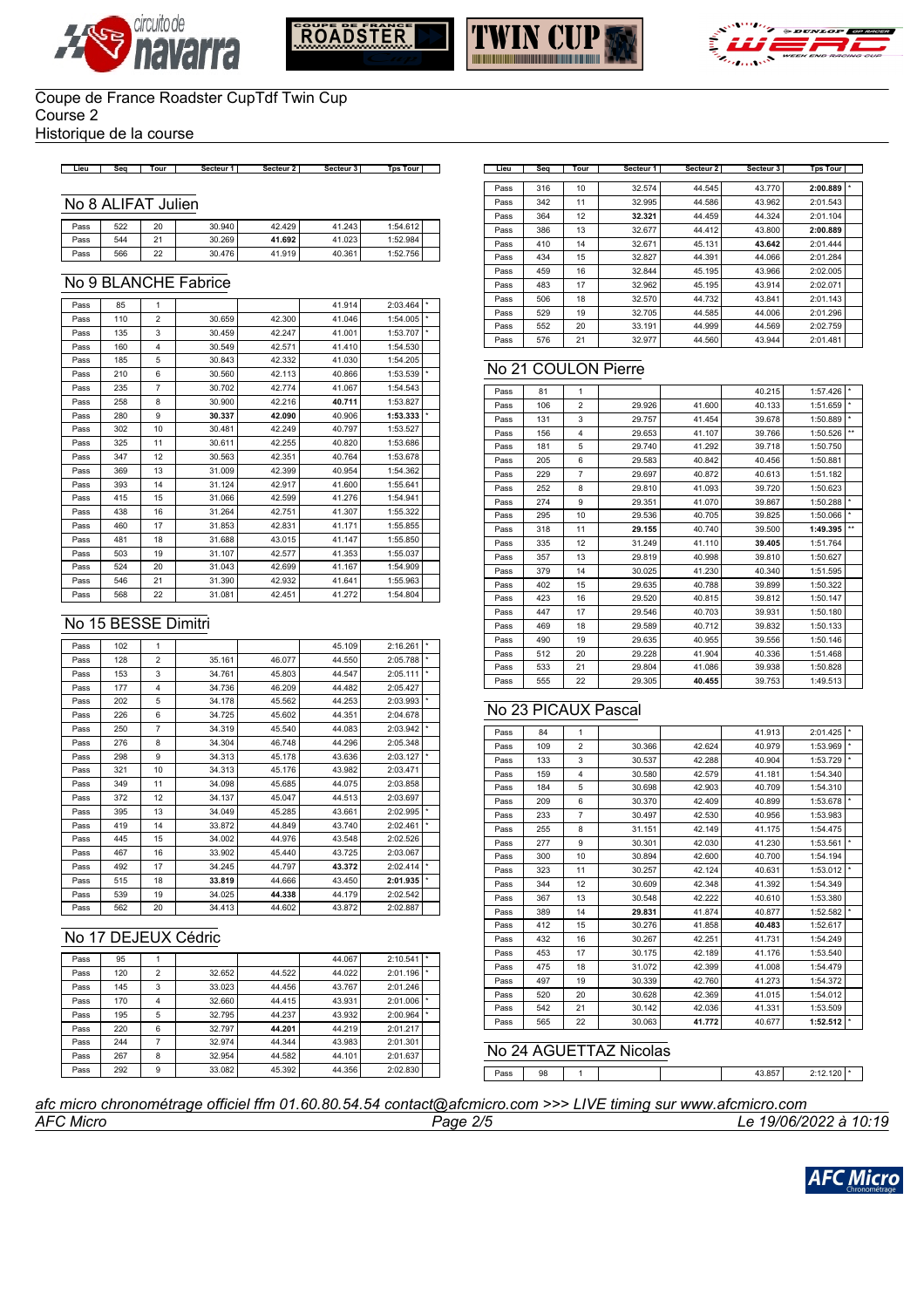







Historique de la course

**Lieu Seq Tour Secteur 1 Secteur 2 Secteur 3 Tps Tour Lieu Seq Tour Secteur 1 Secteur 2 Secteur 3 Tps Tour**

#### No 24 AGUETTAZ Nicolas

| Pass | 123 | $\overline{2}$          | 33.803 | 45.466 | 43.995 | 2:03.264 | $\star$ |
|------|-----|-------------------------|--------|--------|--------|----------|---------|
| Pass | 148 | 3                       | 32.728 | 45.044 | 43.951 | 2:01.723 | $\star$ |
| Pass | 173 | $\overline{\mathbf{4}}$ | 32.634 | 44.721 | 43.689 | 2:01.044 | $\star$ |
| Pass | 198 | 5                       | 33.004 | 44.409 | 43.428 | 2:00.841 | $\star$ |
| Pass | 222 | 6                       | 32.604 | 44.967 | 43.268 | 2:00.839 | $\star$ |
| Pass | 247 | $\overline{7}$          | 32.499 | 44.400 | 43.367 | 2:00.266 | $\star$ |
| Pass | 270 | 8                       | 32.467 | 44.411 | 43.542 | 2:00.420 |         |
| Pass | 291 | 9                       | 32.347 | 45.042 | 43.560 | 2:00.949 |         |
| Pass | 314 | 10                      | 32.356 | 44.328 | 43.324 | 2:00.008 | $\star$ |
| Pass | 337 | 11                      | 33.063 | 44.301 | 42.900 | 2:00.264 |         |
| Pass | 360 | 12                      | 32.220 | 44.173 | 42.969 | 1:59.362 |         |
| Pass | 383 | 13                      | 32.601 | 44.351 | 43.124 | 2:00.076 |         |
| Pass | 405 | 14                      | 32.569 | 44.313 | 43.093 | 1:59.975 |         |
| Pass | 428 | 15                      | 32.421 | 44.088 | 43.013 | 1:59.522 |         |
| Pass | 452 | 16                      | 32.431 | 44.242 | 43.009 | 1:59.682 |         |
| Pass | 478 | 17                      | 32.500 | 44.216 | 42.907 | 1:59.623 |         |
| Pass | 501 | 18                      | 32.171 | 44.152 | 42.720 | 1:59.043 | $\star$ |
| Pass | 525 | 19                      | 32.350 | 43.923 | 42.680 | 1:58.953 | $\star$ |
| Pass | 548 | 20                      | 32.192 | 44.013 | 42.856 | 1:59.061 |         |
| Pass | 571 | 21                      | 32.275 | 44.047 | 43.023 | 1:59.345 |         |
|      |     |                         |        |        |        |          |         |

## No 25 BOUCHARD Thierry\*

| Pass | 99  | 1              |        |        | 43.861 | 2:12.549 | $\star$ |
|------|-----|----------------|--------|--------|--------|----------|---------|
| Pass | 122 | $\overline{2}$ | 32.630 | 45.336 | 44.041 | 2:02.007 | $\star$ |
| Pass | 147 | 3              | 32.959 | 45.099 | 43.970 | 2:02.028 |         |
| Pass | 172 | 4              | 32.708 | 45.309 | 43.313 | 2:01.330 | $\star$ |
| Pass | 197 | 5              | 32.681 | 45.078 | 43.002 | 2:00.761 | $\star$ |
| Pass | 223 | 6              | 32.596 | 44.932 | 43.719 | 2:01.247 |         |
| Pass | 246 | $\overline{7}$ | 32.547 | 44.875 | 42.382 | 1:59.804 | $\star$ |
| Pass | 269 | 8              | 32.213 | 44.483 | 43.009 | 1:59.705 | $\star$ |
| Pass | 290 | 9              | 33,000 | 44.912 | 42.999 | 2:00.911 |         |
| Pass | 313 | 10             | 32.590 | 44.959 | 43.671 | 2:01.220 |         |
| Pass | 340 | 11             | 33.141 | 44.768 | 43.265 | 2:01.174 |         |
| Pass | 362 | 12             | 32.707 | 44.965 | 43.829 | 2:01.501 |         |
| Pass | 387 | 13             | 32.632 | 46.466 | 43.043 | 2:02.141 |         |
| Pass | 409 | 14             | 32.403 | 44.966 | 43.299 | 2:00.668 |         |
| Pass | 435 | 15             | 32.640 | 45.422 | 44.191 | 2:02.253 |         |
| Pass | 458 | 16             | 32.337 | 45.172 | 43.949 | 2:01.458 |         |
| Pass | 482 | 17             | 32.551 | 44.945 | 43.331 | 2:00.827 |         |
| Pass | 505 | 18             | 32.657 | 45.521 | 43.404 | 2:01.582 |         |
| Pass | 528 | 19             | 32.977 | 45.163 | 43.845 | 2:01.985 |         |
| Pass | 551 | 20             | 33.379 | 45.180 | 43.563 | 2:02.122 |         |
| Pass | 575 | 21             | 33.272 | 45.064 | 43.039 | 2:01.375 |         |

### No 27 CHAUMONT Pascal

| Pass | 82  | 1              |        |        | 40.220 | 1:57.889 |              |
|------|-----|----------------|--------|--------|--------|----------|--------------|
| Pass | 107 | $\overline{2}$ | 29.728 | 41.625 | 40.225 | 1:51.578 | $\star\star$ |
| Pass | 132 | 3              | 29.566 | 41.552 | 39.945 | 1:51.063 | $\star$      |
| Pass | 157 | $\overline{4}$ | 29.525 | 41.002 | 40.052 | 1:50.579 | $\star$      |
| Pass | 182 | 5              | 29.624 | 41.118 | 39.923 | 1:50.665 |              |
| Pass | 206 | 6              | 29.659 | 41.058 | 40.075 | 1:50.792 |              |
| Pass | 230 | 7              | 30.586 | 40.843 | 39.858 | 1:51.287 |              |
| Pass | 253 | 8              | 29.943 | 40.895 | 39.832 | 1:50.670 |              |
| Pass | 275 | 9              | 29.440 | 41.179 | 40.167 | 1:50.786 |              |
| Pass | 296 | 10             | 30.496 | 41.255 | 40.393 | 1:52.144 |              |
| Pass | 319 | 11             | 30.390 | 41.154 | 40.248 | 1:51.792 |              |
| Pass | 339 | 12             | 29.921 | 41.450 | 41.461 | 1:52.832 |              |
| Pass | 359 | 13             | 30.062 | 41.696 | 40.336 | 1:52.094 |              |
| Pass | 380 | 14             | 29.993 | 41.713 | 40.489 | 1:52.195 |              |
| Pass | 403 | 15             | 30.100 | 41.174 | 40.349 | 1:51.623 |              |
| Pass | 426 | 16             | 30.346 | 41.477 | 40.277 | 1:52.100 |              |

| Lieu | Seq | Tour | Secteur <sub>1</sub> | Secteur 2 | Secteur 3 | <b>Tps Tour</b> |  |
|------|-----|------|----------------------|-----------|-----------|-----------------|--|
|      |     |      |                      |           |           |                 |  |
| Pass | 448 | 17   | 30.088               | 41.395    | 40.372    | 1:51.855        |  |
| Pass | 471 | 18   | 30.291               | 41.798    | 40.226    | 1:52.315        |  |
| Pass | 493 | 19   | 30.291               | 41.835    | 40.652    | 1:52.778        |  |
| Pass | 516 | 20   | 30.803               | 41.510    | 40.787    | 1:53.100        |  |
| Pass | 537 | 21   | 30.674               | 42.105    | 40.584    | 1:53.363        |  |
| Pass | 559 | 22   | 30.662               | 42.122    | 40.964    | 1:53.748        |  |

## No 40 FILAIRE Marc

| Pass | 90  | $\mathbf{1}$   |        |        | 42.086 | 2:05.625 | $\star$ |
|------|-----|----------------|--------|--------|--------|----------|---------|
| Pass | 115 | $\overline{2}$ | 31.511 | 44.101 | 42.344 | 1:57.956 |         |
| Pass | 141 | 3              | 31.485 | 44.027 | 42.108 | 1:57.620 | ×.      |
| Pass | 165 | 4              | 31.175 | 43.391 | 41.795 | 1:56.361 | ×       |
| Pass | 190 | 5              | 31.371 | 43.059 | 41.473 | 1:55.903 | $\star$ |
| Pass | 214 | 6              | 31.142 | 42.964 | 41.689 | 1:55.795 |         |
| Pass | 238 | $\overline{7}$ | 31.422 | 42.613 | 41.931 | 1:55.966 |         |
| Pass | 262 | 8              | 31.240 | 43.164 | 41.938 | 1:56.342 |         |
| Pass | 283 | 9              | 31.627 | 42.877 | 41.743 | 1:56.247 |         |
| Pass | 305 | 10             | 31.447 | 43.103 | 41.657 | 1:56.207 |         |
| Pass | 329 | 11             | 31.259 | 43.112 | 41.639 | 1:56.010 |         |
| Pass | 353 | 12             | 31.424 | 43.352 | 41.874 | 1:56.650 |         |
| Pass | 376 | 13             | 31.327 | 43.067 | 41.357 | 1:55.751 |         |
| Pass | 399 | 14             | 31.186 | 43.218 | 41.462 | 1:55.866 |         |
| Pass | 422 | 15             | 31.136 | 43.239 | 41.665 | 1:56.040 |         |
| Pass | 444 | 16             | 31.180 | 44.002 | 41.932 | 1:57.114 |         |
| Pass | 465 | 17             | 31.998 | 43.097 | 41.654 | 1:56.749 |         |
| Pass | 488 | 18             | 30.975 | 43.496 | 42.096 | 1:56.567 |         |
| Pass | 513 | 19             | 31.154 | 43.508 | 41.991 | 1:56.653 |         |
| Pass | 535 | 20             | 31.749 | 43.684 | 41.832 | 1:57.265 |         |
| Pass | 558 | 21             | 31.625 | 43.431 | 41.469 | 1:56.525 |         |

#### No 49 BALLAIS Julien

| Pass | 80  | 1                       |        |        | 40.098 | 1:57.003 | $\star\star$ |
|------|-----|-------------------------|--------|--------|--------|----------|--------------|
| Pass | 105 | $\overline{2}$          | 30.154 | 41.582 | 39.921 | 1:51.657 | $\star\star$ |
| Pass | 130 | 3                       | 30.038 | 41.157 | 39.631 | 1:50.826 | $\star\star$ |
| Pass | 155 | $\overline{\mathbf{4}}$ | 29.831 | 41.148 | 39.673 | 1:50.652 | $\star\star$ |
| Pass | 180 | 5                       | 29.917 | 41.271 | 39.398 | 1:50.586 | ×            |
| Pass | 207 | 6                       | 29.948 | 41.421 | 40.545 | 1:51.914 |              |
| Pass | 228 | $\overline{7}$          | 30.015 | 40.930 | 39.315 | 1:50.260 | $\star\star$ |
| Pass | 251 | 8                       | 30.055 | 40.769 | 39.389 | 1:50.213 | $\star\star$ |
| Pass | 272 | 9                       | 29.815 | 41.017 | 39.348 | 1:50.180 | $\star\star$ |
| Pass | 294 | 10                      | 29.777 | 40.597 | 39.359 | 1:49.733 | $\star\star$ |
| Pass | 317 | 11                      | 29.749 | 40.881 | 39.639 | 1:50.269 |              |
| Pass | 334 | 12                      | 30.784 | 41.305 | 39.791 | 1:51.880 |              |
| Pass | 356 | 13                      | 29.886 | 40.728 | 39.652 | 1:50.266 |              |
| Pass | 378 | 14                      | 30.524 | 40.996 | 39.867 | 1:51.387 |              |
| Pass | 401 | 15                      | 29.872 | 41.066 | 39.893 | 1:50.831 |              |
| Pass | 424 | 16                      | 30.528 | 40.410 | 39.669 | 1:50.607 |              |
| Pass | 446 | 17                      | 29.712 | 40.696 | 39.467 | 1:49.875 |              |
| Pass | 468 | 18                      | 29.466 | 40.614 | 39.711 | 1:49.791 |              |
| Pass | 489 | 19                      | 29.834 | 40.817 | 39.450 | 1:50.101 |              |
| Pass | 510 | 20                      | 29.818 | 41.509 | 39.825 | 1:51.152 |              |
| Pass | 532 | 21                      | 29.618 | 40.675 | 39.555 | 1:49.848 |              |
| Pass | 554 | 22                      | 30.063 | 40.650 | 39.452 | 1:50.165 |              |

### No 69 THION Christopher

| Pass | 86  |                |        |        | 42.432 | 2:03.535 | $\star$ |
|------|-----|----------------|--------|--------|--------|----------|---------|
| Pass | 112 | $\overline{2}$ | 31.817 | 43.298 | 41.953 | 1:57.068 | ×       |
| Pass | 137 | 3              | 30.870 | 42.961 | 41.515 | 1:55.346 | ×       |
| Pass | 162 | 4              | 31.009 | 42.567 | 41.280 | 1:54.856 | ÷.      |
| Pass | 187 | 5              | 30.249 | 42.590 | 41.276 | 1:54.115 | $\star$ |
| Pass | 212 | 6              | 30.228 | 42.130 | 40.967 | 1:53.325 | ×       |
| Pass | 236 |                | 30.154 | 42.019 | 40.962 | 1:53.135 | $\star$ |
| Pass | 259 | 8              | 30.320 | 42.376 | 41.328 | 1:54.024 |         |

*AFC Micro Page 3/5 Le 19/06/2022 à 10:19 afc micro chronométrage officiel ffm 01.60.80.54.54 contact@afcmicro.com >>> LIVE timing sur www.afcmicro.com*

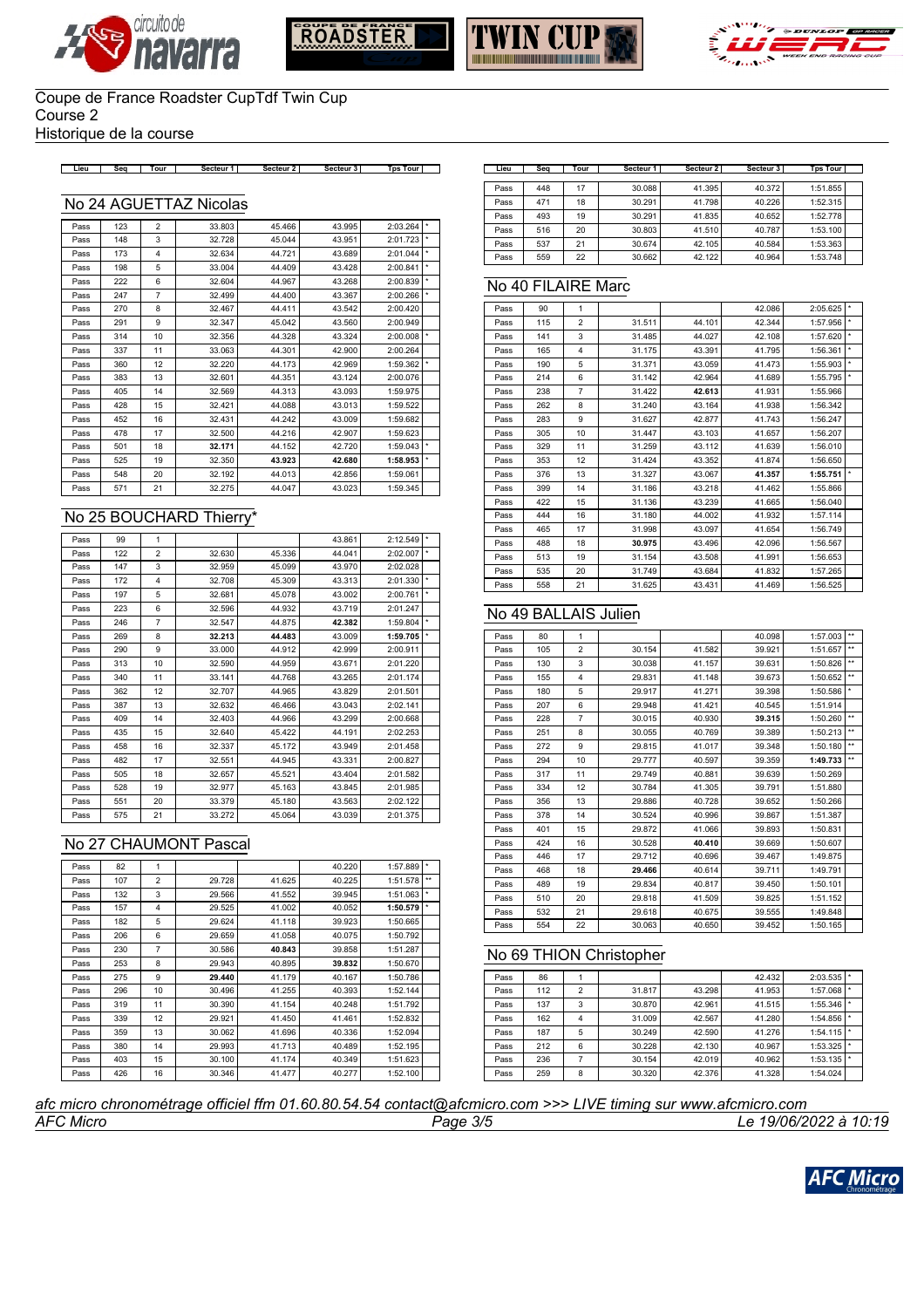







Historique de la course

**Lieu Seq Tour Secteur 1 Secteur 2 Secteur 3 Tps Tour Lieu Seq Tour Secteur 1 Secteur 2 Secteur 3 Tps Tour**

#### No 69 THION Christopher

| Pass | 281 | 9  | 29.949 | 42.218 | 40.967 | 1:53.134 | $\star$ |
|------|-----|----|--------|--------|--------|----------|---------|
| Pass | 303 | 10 | 29.865 | 42.516 | 41.219 | 1:53.600 |         |
| Pass | 326 | 11 | 29.808 | 41.993 | 40.868 | 1:52.669 | $\star$ |
| Pass | 348 | 12 | 29.723 | 42.231 | 40.802 | 1:52.756 |         |
| Pass | 370 | 13 | 31.064 | 41.744 | 40.685 | 1:53.493 |         |
| Pass | 392 | 14 | 30.715 | 42.078 | 40.802 | 1:53.595 |         |
| Pass | 414 | 15 | 30.549 | 42.748 | 40.954 | 1:54.251 |         |
| Pass | 436 | 16 | 30.159 | 42.099 | 41.243 | 1:53.501 |         |
| Pass | 457 | 17 | 29.942 | 43.049 | 40.879 | 1:53.870 |         |
| Pass | 477 | 18 | 29.665 | 41.469 | 40.885 | 1:52.019 |         |
| Pass | 498 | 19 | 29.626 | 41.419 | 41.118 | 1:52.163 |         |
| Pass | 521 | 20 | 30.536 | 42.131 | 41.602 | 1:54.269 |         |
| Pass | 543 | 21 | 30.108 | 41.531 | 41.614 | 1:53.253 |         |
| Pass | 567 | 22 | 30.141 | 41.807 | 41.128 | 1:53.076 |         |

## No 74 SCHERTENLEIB Cyrille

| Pass | 89  |   |        |        | 42.278 | $2:05.443$ *  |  |
|------|-----|---|--------|--------|--------|---------------|--|
| Pass | 114 | 2 | 31.538 | 43.887 | 41.984 | $1:57.409$  * |  |
| Pass | 138 | 3 | 31.481 | 43.163 | 41.452 | 1:56.096      |  |
| Pass | 168 |   | 37.993 | 43.507 | 41.780 | 2:03.280      |  |
| Pass | 193 | 5 | 31.581 | 43.774 | 42.144 | 1:57.499      |  |
| Pass | 218 | 6 | 31.888 | 44.119 | 42.853 | 1:58.860      |  |
| In   | 242 |   | 32.632 | 45.403 |        | 2:07.166      |  |

#### No 76 DELABBEY Franck

| Pass | 97  |   |        |        | 44.477 | $2:11.845$  *           |  |
|------|-----|---|--------|--------|--------|-------------------------|--|
| Pass | 124 |   | 33,909 | 45.939 | 44.637 | $2:04.485$ <sup>*</sup> |  |
| Pass | 150 |   | 33.394 | 45.120 | 44.990 | $2:03.504$  *           |  |
| Pass | 175 | л | 33.074 | 45.203 | 44.629 | $2:02.906$  *           |  |
| In   | 200 |   | 33.731 | 46.103 |        | 2:03.854                |  |

### No 77 GUILLEMIN Cyril\*

| Pass | 94  | 1              |        |        | 43.270 | 2:09.246 |            |
|------|-----|----------------|--------|--------|--------|----------|------------|
| Pass | 119 | $\overline{2}$ | 32.376 | 45.299 | 43.178 | 2:00.853 | *          |
| Pass | 144 | 3              | 32.289 | 45.501 | 43.620 | 2:01.410 |            |
| Pass | 169 | 4              | 32.664 | 45.244 | 43.476 | 2:01.384 |            |
| Pass | 194 | 5              | 32.534 | 44.936 | 43.177 | 2:00.647 |            |
| Pass | 219 | 6              | 32.617 | 44.429 | 43.065 | 2:00.111 | $\star$    |
| Pass | 243 | $\overline{7}$ | 32.362 | 44.646 | 42.744 | 1:59.752 |            |
| Pass | 266 | 8              | 32.251 | 44.601 | 43.194 | 2:00.046 |            |
| Pass | 288 | 9              | 32.404 | 44.216 | 42.593 | 1:59.213 | $^{\star}$ |
| Pass | 311 | 10             | 32.705 | 44.904 | 43.187 | 2:00.796 |            |
| Pass | 333 | 11             | 32.641 | 45.006 | 42.914 | 2:00.561 |            |
| Pass | 358 | 12             | 32.412 | 44.742 | 42.827 | 1:59.981 |            |
| Pass | 382 | 13             | 33.259 | 44.272 | 42.746 | 2:00.277 |            |
| Pass | 404 | 14             | 32.576 | 44.280 | 42.543 | 1:59.399 |            |
| Pass | 427 | 15             | 32.758 | 44.233 | 42.606 | 1:59.597 |            |
| Pass | 450 | 16             | 32.374 | 43.995 | 42.388 | 1:58.757 |            |
| Pass | 473 | 17             | 32.498 | 44.313 | 43.007 | 1:59.818 |            |
| Pass | 500 | 18             | 32.602 | 44.760 | 44.617 | 2:01.979 |            |
| Pass | 523 | 19             | 33.412 | 45.391 | 42.849 | 2:01.652 |            |
| Pass | 547 | 20             | 32.841 | 43.775 | 42.667 | 1:59.283 |            |
| Pass | 570 | 21             | 31.836 | 43.539 | 42.327 | 1:57.702 |            |

# No 115 CHABAL Marvin

## No 120 MUSSET Charles

| Pass | 101 | 1              |          |        | 45.058 | 2:14.681 |   |
|------|-----|----------------|----------|--------|--------|----------|---|
| Pass | 126 | $\overline{2}$ | 33.725   | 45.947 | 45.013 | 2:04.685 | ÷ |
| Pass | 152 | 3              | 34.650   | 46.224 | 45.946 | 2:06.820 |   |
| Pass | 178 | 4              | 34.740   | 48.448 | 48.274 | 2:11.462 |   |
| Pass | 203 | 5              | 36,009   | 49.238 | 47.726 | 2:12.973 |   |
| Pass | 227 | 6              | 36.241   | 48.138 | 46.749 | 2:11.128 |   |
| In   | 254 | $\overline{7}$ | 36.462   | 47.666 |        | 2:08.022 |   |
| Out  | 308 |                |          |        |        |          |   |
| Pass | 332 | 8              | 5:08.227 | 48.240 | 46.481 | 6:42.948 |   |
| Pass | 355 | 9              | 35.288   | 48.441 | 46.753 | 2:10.482 |   |
| Pass | 381 | 10             | 36.199   | 47.731 | 46.447 | 2:10.377 |   |
| Pass | 408 | 11             | 35.518   | 48.383 | 48.340 | 2:12.241 |   |
| Pass | 437 | 12             | 35.734   | 46.963 | 46.249 | 2:08.946 |   |
| Pass | 461 | 13             | 35.921   | 47.705 | 46.498 | 2:10.124 |   |
| Pass | 484 | 14             | 35.211   | 47.091 | 46.220 | 2:08.522 |   |
| Pass | 511 | 15             | 34.397   | 46.126 | 45.449 | 2:05.972 |   |
| Pass | 536 | 16             | 34.809   | 46.241 | 45.833 | 2:06.883 |   |
| Pass | 560 | 17             | 34.621   | 46.518 | 45.442 | 2:06.581 |   |

### No 123 CLAUS Mickael

| Pass | 92  | 1                       |        |        | 41.609 | 2:06.855 |    |
|------|-----|-------------------------|--------|--------|--------|----------|----|
| Pass | 118 | $\overline{2}$          | 31.447 | 45.457 | 42.086 | 1:58.990 | ×  |
| Pass | 143 | 3                       | 31.468 | 43.703 | 41.995 | 1:57.166 | ×  |
| Pass | 167 | $\overline{\mathbf{4}}$ | 31.617 | 43.435 | 42.032 | 1:57.084 | ×. |
| Pass | 192 | 5                       | 31.425 | 43.975 | 42.113 | 1:57.513 |    |
| Pass | 217 | 6                       | 31.707 | 43.754 | 42.141 | 1:57.602 |    |
| Pass | 241 | $\overline{7}$          | 31.962 | 44.460 | 42.150 | 1:58.572 |    |
| Pass | 265 | 8                       | 32.045 | 44.359 | 42.536 | 1:58.940 |    |
| Pass | 287 | 9                       | 32.076 | 44.491 | 42.194 | 1:58.761 |    |
| Pass | 309 | 10                      | 32.246 | 44.618 | 42.088 | 1:58.952 |    |
| Pass | 331 | 11                      | 32.002 | 44.675 | 43.059 | 1:59.736 |    |
| Pass | 354 | 12                      | 32.480 | 44.641 | 41.846 | 1:58.967 |    |
| Pass | 377 | 13                      | 32.018 | 44.093 | 41.984 | 1:58.095 |    |
| Pass | 400 | 14                      | 32.348 | 44.571 | 42.101 | 1:59.020 |    |
| Pass | 425 | 15                      | 33.347 | 44.550 | 42.473 | 2:00.370 |    |
| Pass | 449 | 16                      | 32.087 | 44.129 | 41.806 | 1:58.022 |    |
| Pass | 472 | 17                      | 31.789 | 43.875 | 42.100 | 1:57.764 |    |
| Pass | 495 | 18                      | 32.238 | 44.104 | 41.887 | 1:58.229 |    |
| Pass | 517 | 19                      | 32.003 | 43.999 | 42.225 | 1:58.227 |    |
| Pass | 540 | 20                      | 32.119 | 43.973 | 41.833 | 1:57.925 |    |
| Pass | 563 | 21                      | 31.756 | 43.759 | 42.806 | 1:58.321 |    |

### No 127 GUINCETRE Franck

| Pass | 93  | 1              |        |        | 41.794 | 2:07.334 |         |
|------|-----|----------------|--------|--------|--------|----------|---------|
| Pass | 116 | $\overline{2}$ | 31.453 | 44.196 | 41.636 | 1:57.285 | $\star$ |
| Pass | 140 | 3              | 30.680 | 43.361 | 41.882 | 1:55.923 | ×       |
| Pass | 164 | 4              | 31.531 | 43.351 | 41.661 | 1:56.543 |         |
| Pass | 189 | 5              | 31.536 | 42.789 | 41.130 | 1:55.455 | ×       |
| Pass | 213 | 6              | 30.624 | 43.398 | 41.735 | 1:55.757 |         |
| Pass | 237 | $\overline{7}$ | 30.627 | 43.034 | 41.230 | 1:54.891 | ×       |
| Pass | 260 | 8              | 30.951 | 42.924 | 40.963 | 1:54.838 | ÷.      |
| Pass | 282 | 9              | 30.773 | 43.470 | 41.233 | 1:55.476 |         |
| Pass | 304 | 10             | 30.723 | 42.845 | 41.318 | 1:54.886 |         |
| Pass | 327 | 11             | 30.682 | 42.502 | 41.515 | 1:54.699 | ×       |
| Pass | 350 | 12             | 31.123 | 42.804 | 41.604 | 1:55.531 |         |
| Pass | 373 | 13             | 30.656 | 42.773 | 41.492 | 1:54.921 |         |
| Pass | 396 | 14             | 30.723 | 42.738 | 41.184 | 1:54.645 | ×       |
| Pass | 417 | 15             | 31.202 | 42.721 | 41.983 | 1:55.906 |         |
| Pass | 439 | 16             | 31.340 | 44.063 | 41.857 | 1:57.260 |         |
| Pass | 462 | 17             | 31.365 | 43.187 | 42.027 | 1:56.579 |         |
| Pass | 485 | 18             | 30.777 | 43.587 | 41.303 | 1:55.667 |         |
|      |     |                |        |        |        |          |         |

*AFC Micro Page 4/5 Le 19/06/2022 à 10:19 afc micro chronométrage officiel ffm 01.60.80.54.54 contact@afcmicro.com >>> LIVE timing sur www.afcmicro.com*

П